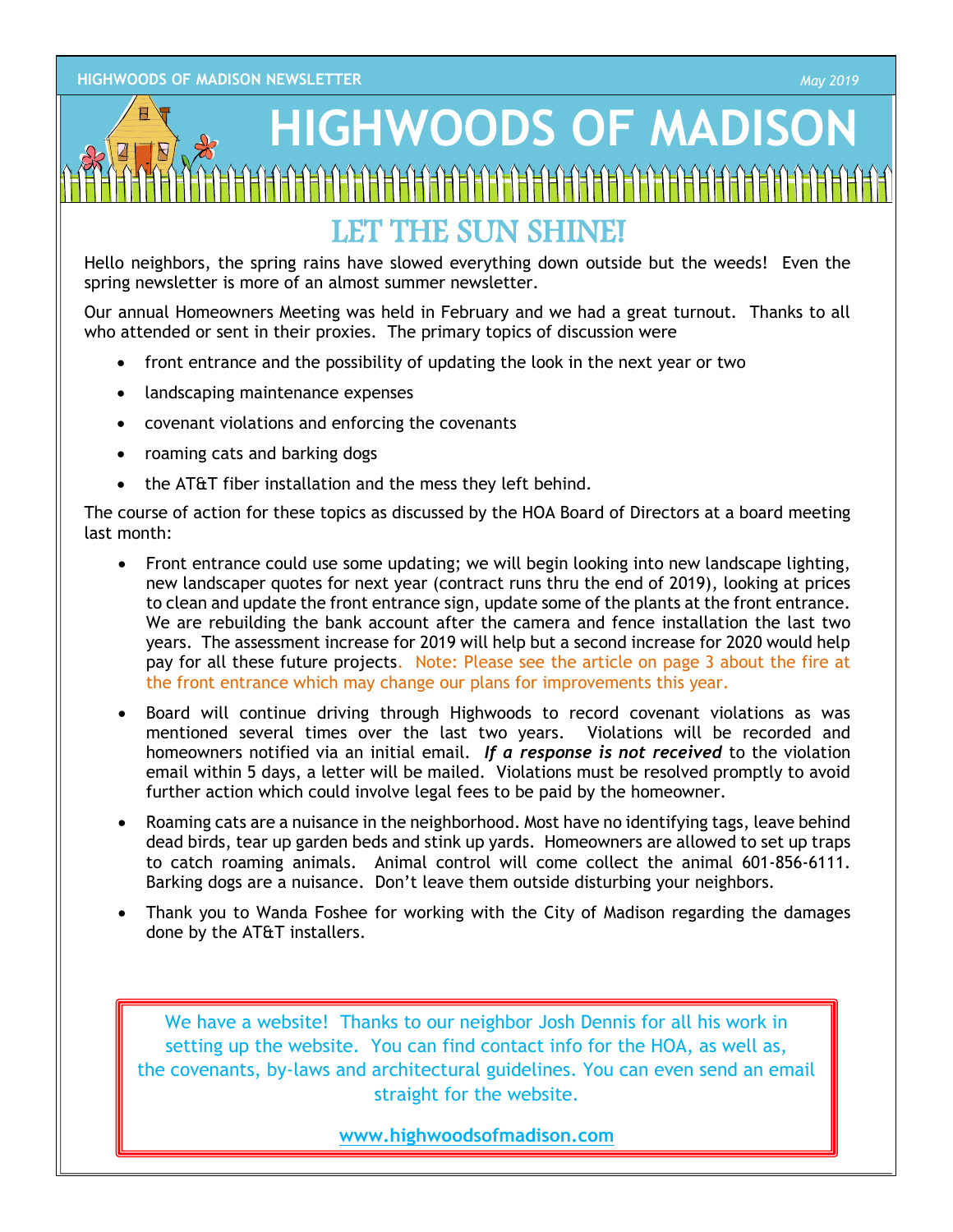All annual assessments have been collected for 2019. Thanks for the prompt payments!

After a harsh winter and so much spring rain, Cleaning up leaves and branches, trimming and edging, weed and feed and grass seed and green.

Reminder: **Covenants** require homeowners to keep their yards maintained.

#### WELCOME TO OUR NEW NEIGHBORS

David and Martye Bowman 110 Evergreen Ct



Special thanks to *Dick Largel*, our welcoming committee, who makes sure all our new neighbors receive a personal welcome and fruit basket.



Remember any exte[rior](http://www.dailyclipart.net/clipart/category/flower-clip-art/) changes to your house (paint colors, roof, f[ence](http://www.dailyclipart.net/clipart/category/flower-clip-art/), tree removal, adding structures) likely nee[d H](http://www.dailyclipart.net/clipart/category/flower-clip-art/)OA approval. An email will be answered promptly so your project is not delayed. Many exterior projects require City of Madison permits and they will require a letter from the HOA. If you are unsure if you need approval or a city permit, please contact the HOA board prior to beginning your project or making a color change to avoid unnecessary expenses.



*The Homeowners Association Board of Directors is elected annually at the Annual Association Meeting. The Board is tasked with enforcing the covenants that have been established to maintain the value of our homes in the Highwoods of Madison. The members of the Board of Directors are all volunteers who give their time to protect your investment. Should you r[ecei](https://creativecommons.org/licenses/by-nd/3.0/)ve correspondence from the HOA, a quick response is the first step in resolving an issue. Nearly [all n](https://creativecommons.org/licenses/by-nd/3.0/)otices of covenant violations can be resolved with an email or phone call explaining your si[tuat](https://creativecommons.org/licenses/by-nd/3.0/)ion and course of action to resolve the matter. Communication is the key to avoiding potential legal fees due to failure to respond to a notice. Homeowners are given multiple opportunities to solve an issue prior to the board seeking attorney intervention (HOA will email and mail letters first). Should the HOA noti[ces](https://creativecommons.org/licenses/by-nc-sa/3.0/)  be ignored and the attorney be contacted to send a notice, the homeowner will be responsible for attorney fees to resolve covenant violations. All homeowners are responsible for being familiar with the HOA covenants. The HOA covenants are available to all homeowners upon request (and are provided to all new homeowners upon their arrival to the neighborhood).*



**Highwoods of Madison Board of Directors 2018-2019** Trey Tracy, President 601-397-1446 Winky Newman, Vice-President/Secretary 601-594-6682 Marty Prater, Treasurer 601-955-1606 Josh Dennis, Director 601-497-0332 J. Nelson, Director 662-574-0900 Lisa Thompson, Director 601-209-2355 Nancie Trimm, Director 601-940-0816 [highwoodsmadison@gmail.com](mailto:highwoodsmadison@gmail.com)

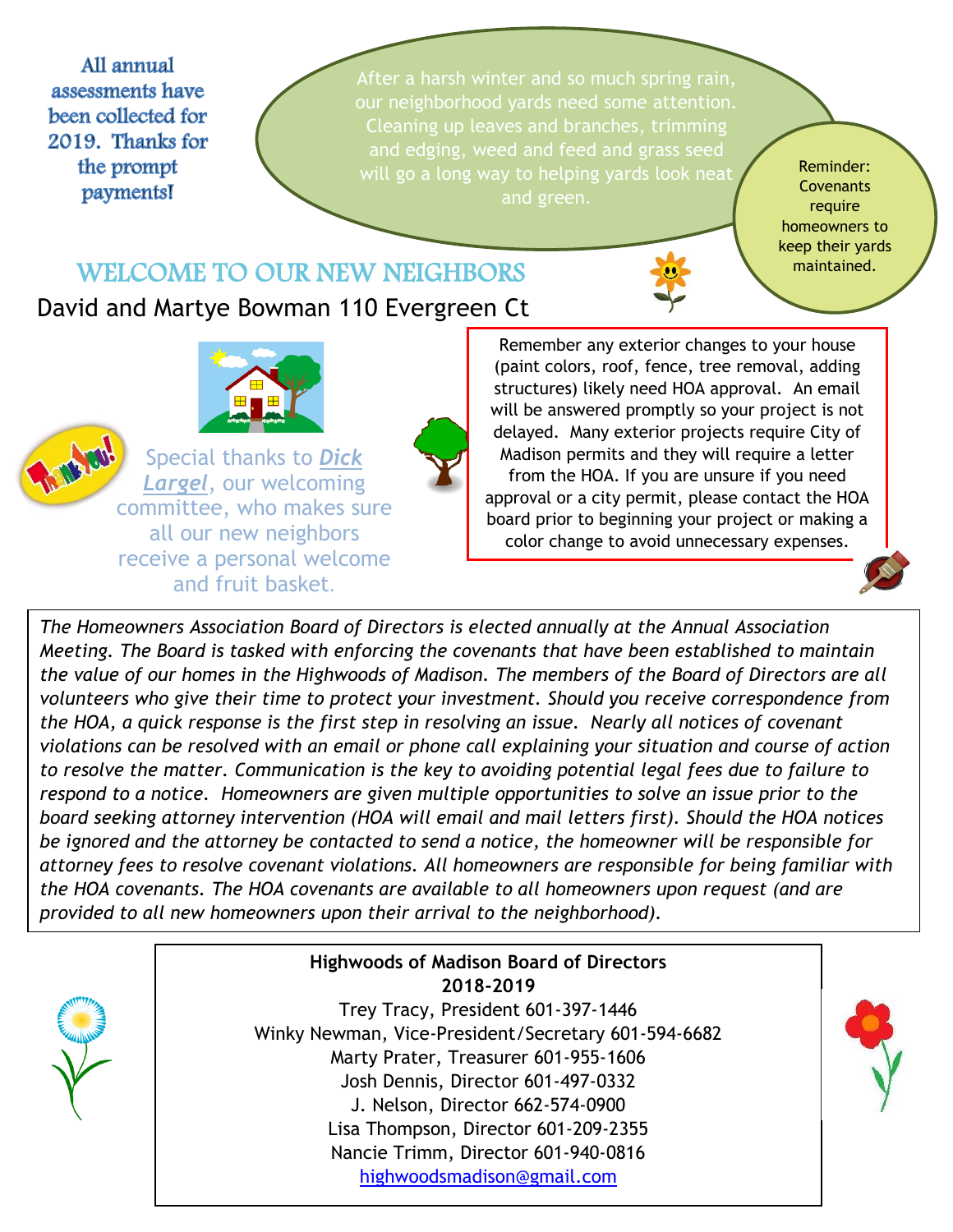# Spring Fire



April 7, 2019



May 14, 2019



The A[pril show](http://unsuckdcmetro.blogspot.com/2012_05_01_archive.html)ers br[ought a lo](http://unsuckdcmetro.blogspot.com/2012_05_01_archive.html)t of t[hunder a](http://unsuckdcmetro.blogspot.com/2012_05_01_archive.html)nd lig[htning](http://unsuckdcmetro.blogspot.com/2012_05_01_archive.html) this year. On April 6<sup>th</sup>, lightning struck a tree and started a fire at the front entrance by our electrical panel for the lighting, cameras a[nd ir](https://creativecommons.org/licenses/by-nc/3.0/)rigation (s[outh](https://creativecommons.org/licenses/by-nc/3.0/) side fence [on H](https://creativecommons.org/licenses/by-nc/3.0/)ighwoods [Blvd](https://creativecommons.org/licenses/by-nc/3.0/)). The fi[re dep](https://creativecommons.org/licenses/by-nc/3.0/)artment [and E](https://creativecommons.org/licenses/by-nc/3.0/)ntergy w[ere on](https://creativecommons.org/licenses/by-nc/3.0/) the sce[ne and](https://creativecommons.org/licenses/by-nc/3.0/) no one was injured but there was damage to the fence and electric panel and the homeowners lost two trees and a wooden deck. We lost one panel of the fence and the fence enclosure for the utilities. Due to all the work required, it was decided to hold off replacing the fence panel until all the digging was completed by Entergy, the electrician and the irrigation company. After a month, we can see the end in sight and should have a repaired fence in the next week or so.

Entergy installed a new meter and then had to do some additional work at the transformer because the fire resulted in a power surge damaging the connection from the meter to the transformer. The electrician installed a whole new panel, breakers, sensors for the lighting and an outlet for the new irrigation controller. The irrigation company installed a new controller last week and this week will be determining what repairs are needed on the various zones since most of the wiring and connections at the controller were damaged by the fire.

On a positive note, the cameras are working again with no repairs needed! The landscape lights are on (for the most part). We will hold off on repairs to individual front entrance landscape lights until we have a final tally of the expenses for all the various repairs. Our hope is when all the bills from the fire are paid, there will still be enough left to start on the landscape lighting replacement this year without depleting the bank account. Otherwise, lighting will be at the top of the list for 2020 improvements.

The Board has decided to research property insurance for our cameras, fence, lighting, irrigation and the monuments at the entrance. The HOA has never had property insurance (we do have general liability insurance but not property insurance) so all the damages from the fire are being paid by the HOA.

Neighborhood info (not just HOA info) is available thru the Nextdoor App. HOA info is also sent via email. If you are not connected, please email the HOA at HighwoodsMadison@gmail.com